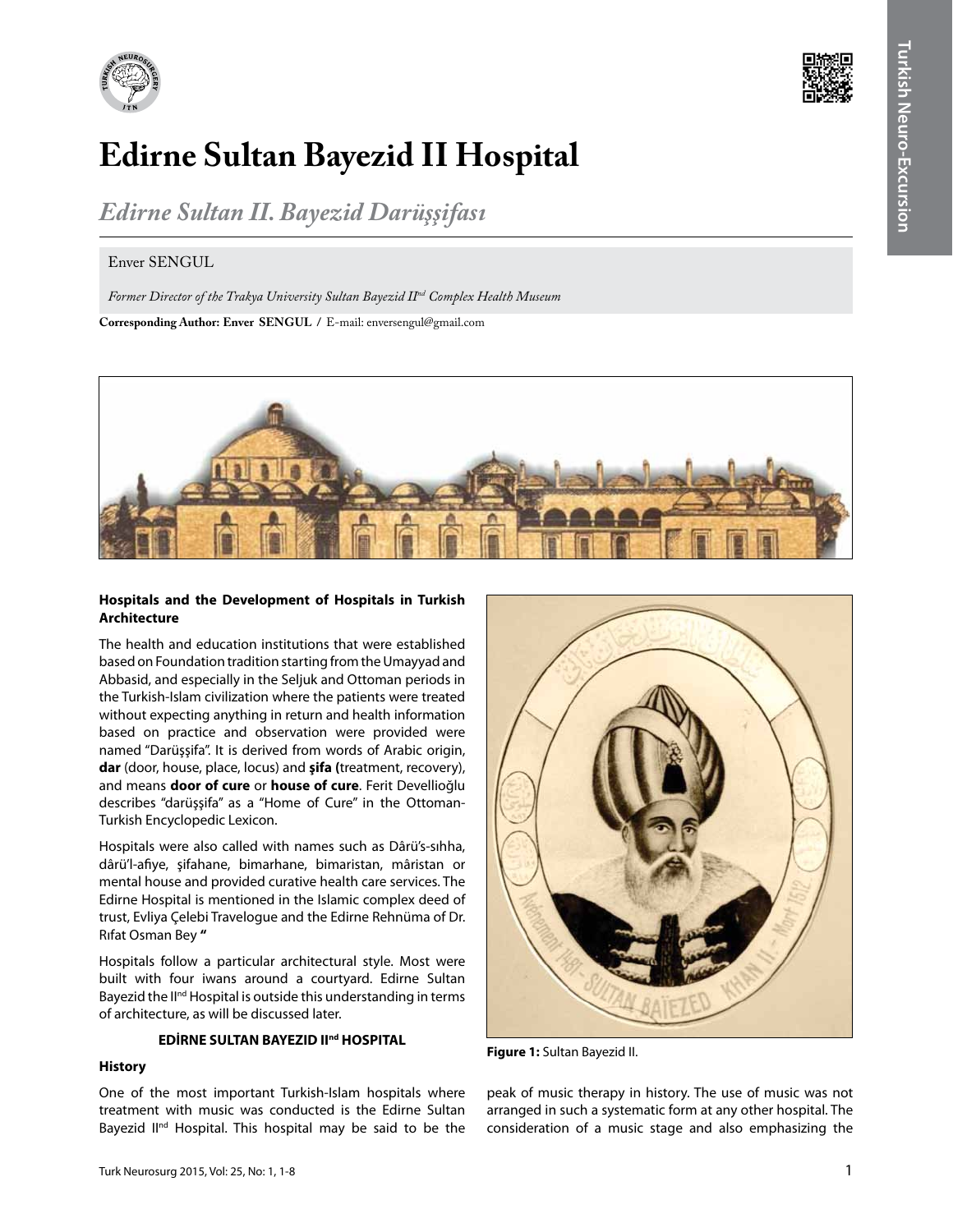

**Figure 2:** The hospital was mostly decrepit in the 1950s.



Figure 3: Edirne Sultan Bayezid the II<sup>nd</sup> Hospital.

acoustics of the environment are the most important details of the construction of this hospital where not only music but also the complementing and augmenting sound of water were used to provide relief to patients.

"Darüşşifa" is one of the most important complex buildings and was an all-purpose hospital in 15th century when it was established. When we look at the staff of physicians in the first years, surgeons and ophthalmologist (kehhal) are found among them.

15th and 16th centuries are the brightest periods of Edirne. Edirne, which became one of the most important five cities of Europe at that period, was a state center and its borders extended from Gümülcine to Silivri. This regional power was also apparent in Edirne Hospital where patients with mental disorders were treated with music along with the other patients.

The year 1821 is the end of a very long period that brought peace, comfort and wealth to Edirne. Edirne experienced the first of 4 invasions this year and the city was invaded by the Russians

However, the foundation system becoming dysfunctional with the Ottoman Empire entering the regression period, the wars, and the state becoming increasingly weakened economically and technically did not compromise the services of Sultan Bayezid the II<sup>nd</sup> Complex. The hospital was started to be used completely for the isolation and treatment of patients with mental disorders in this period. It became an isolation facility after the 1870s.

# **The Sections of the Hospital**

One of the most important characteristics of Sultan Bayezid the II<sup>nd</sup> Hospital is that it was planned as a hospital with all its details. No such detailed planning was found in previous hospitals. The hospital was built in the form of different sections and each section had different functions. The hospital had 3 main parts. resting part of the hospital.

- Outpatient and service rooms were inside the wide and spacious courtyard in the first section.
- The second section was the part where administrative rooms were present.
- • The inpatient treatment department was in the third section and this is the most interesting part of the hospital.

# **First Courtyard:**

The first courtyard is rectangular. There are 6 rooms that open to a domed portico landing sited on 10 marble columns on the right side of the east entrance. The windows of the rooms open to the outer garden. They each have one stove. There are 4 more adjacent rooms side by side at the left side of the east entrance. One of them is a little larger than the others and



**Figure 4:** Darüşşifa plan.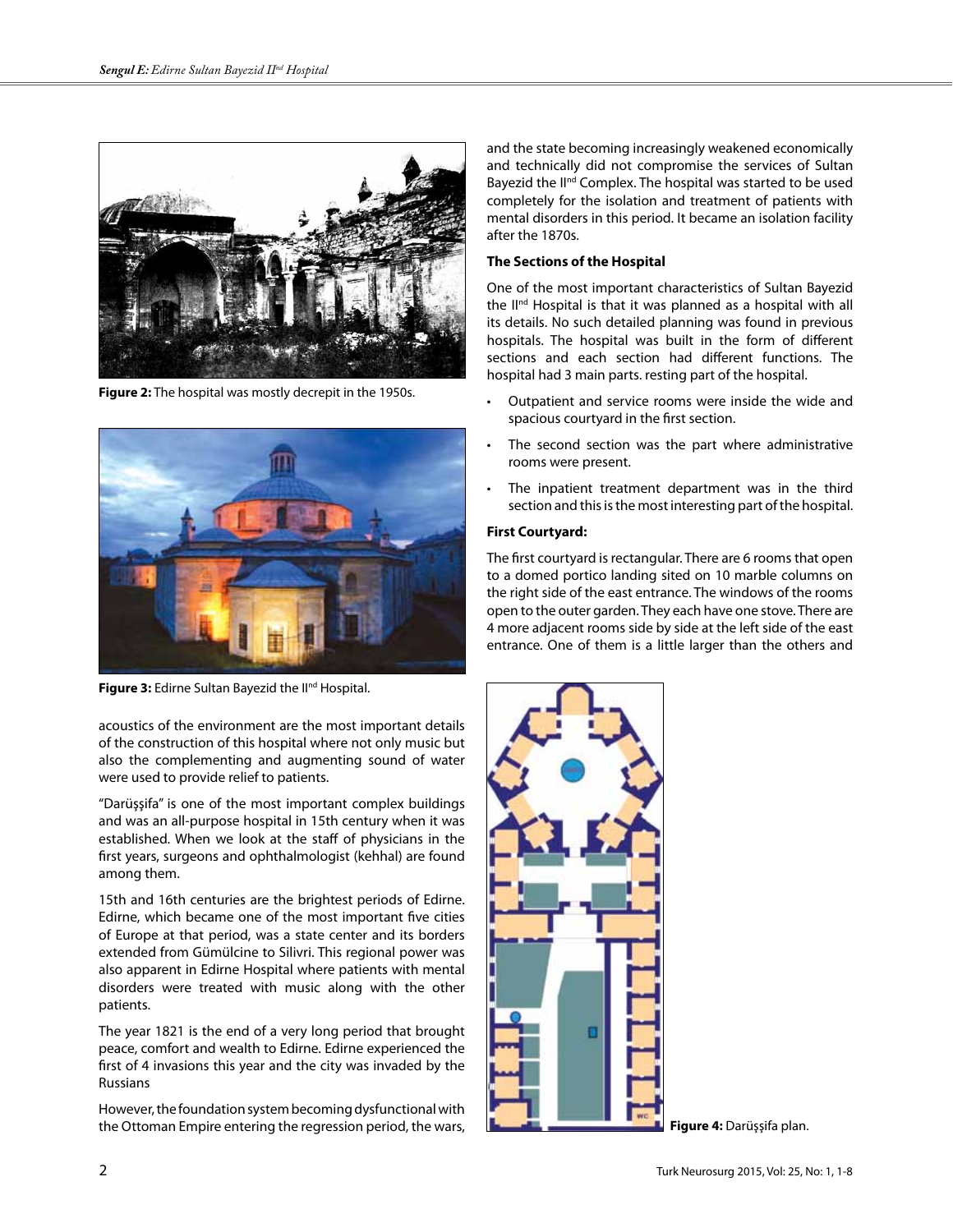protrudes towards the south. The ceilings of the first three rooms are covered with domed lanterns. There is a well with a stone ring between the fourth room and the north door.

There is a landing covered with a dome between the end of the first courtyard and the second courtyard door. There are two large halls at the right and left of this landing. There are two stoves and two windows in each of these halls. One of the windows faces the outer garden, and the other faces the first courtyard.

#### **Second Courtyard:**

One enters here through the marble arched door at the end of the first courtyard landing. The upper part of the door is interesting for its stonework. The second courtyard is again rectangular and has 4 rooms with doors opening to a hall at the right and left of the courtyard. One each of the two windows of the first rooms on the right and left faces the courtyard and the other the outer garden. The adjacent rooms have single windows facing the outer garden. As in all other rooms, one stove is present in each room. One of the 4 rooms in this section is thought to belong to the head physician and the others to the physician and other officials.



**Figure 5:** Darüşşifa first courtyard.



**Figure 7:** Appearance of the inpatient treatment department from above. **Figure 8:** Inpatient treatment department.

#### **Inpatient Treatment (Şifahane) Department**

One enters this part through a door from the second courtyard. This structure is built around a center covered by a dome with a large lantern at the middle and 12 small domes surrounding it. A pool with a 12-cornered fountain is found right under the large dome lantern and in the middle of the big hall.

The inpatient treatment department has a very interesting architecture and a hexagonal structure. There are six closed winter patient rooms on each side of this hexagonal structure. The doors of four of these rooms open to four arched summer rooms that are accessed by one step stairs from the hall, with shoe spaces underneath and open-arched frontal aspects facing the hall. The doors of the remaining two rooms open directly to the middle hall.

There is an arched section with an open face and an arch right across the entrance door, as in the other summer rooms. Its difference from the other open sections is the wider structure towards the inside and the presence of five windows.



**Figure 6:** Second courtyard of Darüşşifa.

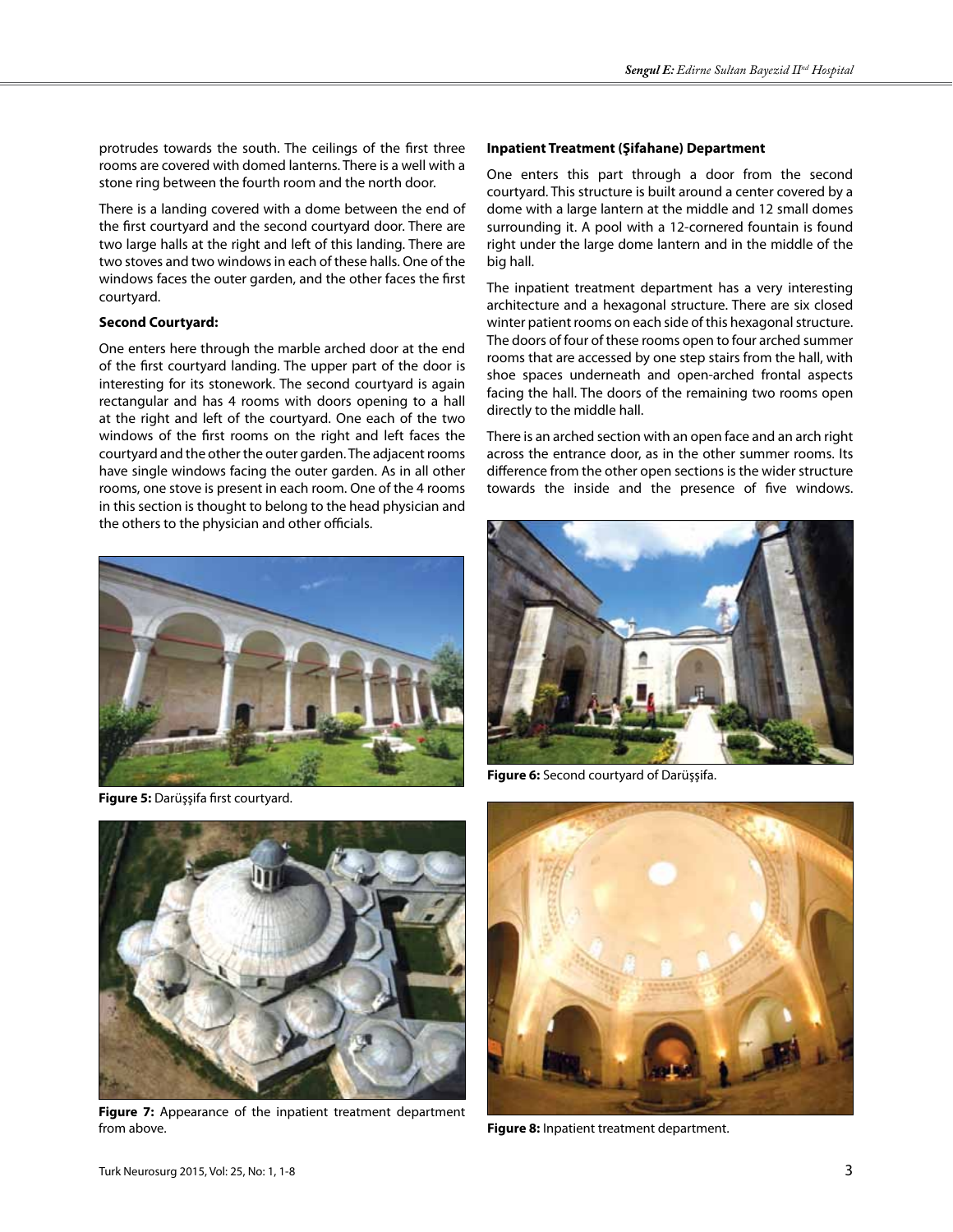This section that dominates the middle area is thought to be the music stage (the room shown with number 23 on the plan).

The inpatient treatment room formed by rooms viewing the large central area indicates a desire to provide more service with a small number of staff. Besides, Dr. Rıfat Osman Bey writes "The patients in the rooms with open doors can always be kept under control with a small number of staff as patient rooms open to the courtyard with the pool." A detailed study of this section was again conducted by Terzioğlu. The issue of acoustics of the building, which is very important in terms of performing music, was especially investigated and it was revealed that dimensions that emphasize this characteristic was used in the structure on purpose.

One of the most significant characteristics of Edirne Hospital is the presence of a pool with sprinkler right under the central dome and right in the middle of the floor. Many researchers and especially Ratip Kazancıgil report that the purpose of this pool was to provide a peaceful environment for treatment. Verbal culture also contains the information that this pool was used for treatment.

Evliya Çelebi wrote "some of them look at the water running from the pool and fountain and speak dreamy words" about the treatment of inpatients with mental diseases here.

Considering that Edirne Hospital is the first versatile and planned hospital of Turkish Islamic architecture, the fountain placed in the middle is part of the plan. The lack of taps around the fountain with the water running only from the sprinkler indicates that the pool was mainly added for visual enrichment.

It is quite possible that the patients were thought to be healed due to the water in this place with perfect acoustics reaching the patients lying in their rooms and relieving them with the echo of the sound and visual effects as well the music.

#### **TREATMENT WITH MUSIC AT EDİRNE HOSPITAL**

Physical and mental diseases were treated with music at Nureddin Hospital in Damascus and then at many Seljuki and Ottoman hospitals.

It is known that one of the centers where this treatment was performed in the Ottoman Empire was the Edirne Hospital.

We may say that this hospital is the peak of treatment with music in history. As we mentioned before, the use of music was not arranged in such a systematic form at any other hospital. Not only music but also the sound of water that completes and maybe increases the effect was used in order to relieve the patients.

Considering a music stage in the construction of this building and emphasizing the acoustics of the environment are other striking issues.

Evliya Çelebi describes treatment with music at Edirne Hospital in his Travelogue in detail. He even provides information on the music instruments played at this place and the number of singers and players.

Treatment with music was implemented not only for mental disorders but also for physical diseases at this hospital, which has an important place in medical and architectural history.

Evliya Çelebi provided the most detailed observation and description regarding the performance of treatment with



**Figure 9:** The Fountain located in the center of Edirne Hospital.



**Figure 10:** Patient environment and the musicians at the hospital (16) (Reprinted with permission).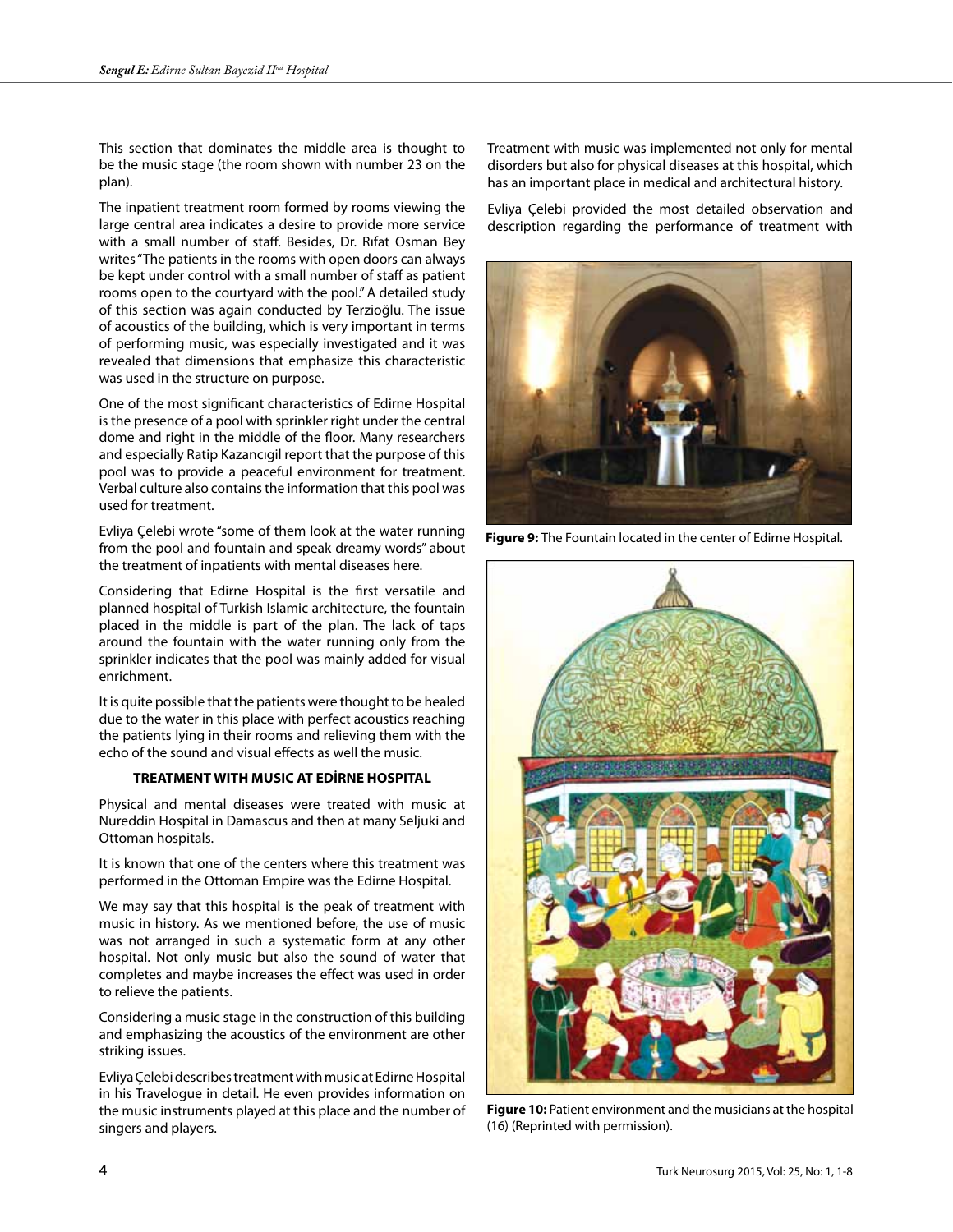music in the hospital. Then, researchers such as Dr. Rıfat Osman, Ord. Prof. Dr. A. Süheyl Ünver, and Dr.Ratıp Kazancıgil suggested that treatment with music was one of the treatment tools at the hospital. Arslan Terzioğlu writes "the perfect acoustics provided by the hospital building planned around a center demonstrate that this hospital was built by the Architecture Hayrettin while considering treatment with music even at that time".

Dr. Osman Şevki Bey states that the relationship of music with medicine had been known for a very long time, that psychotherapy with music was implemented in Fatih in İstanbul and the Bayezid Bimaristan in Edirne and that the patients were relaxed with the harmony of the music and were seen to forget their suffering to be treated accompanied by musical tunes.

O. Nuri Peremeci writes that the rumors about treatment with music have gone on circulating in Edirne until recent times.

Ord. Prof. Dr. A. Süheyl Ünver who committed a big part of his life to doing research on Edirne and is devoted to this city sufficiently to say "I now live for Edirne" also studied the Ottoman period health institutions of Edirne and especially emphasized Edirne Hospital, stated the following: "The effect of this procedure was also seen in those accompanying the patients who came here (Edirne Hospital. E.Ş.) with mental weakness. Science has now accepted that mental disorders can be treated with music"

### **The Observations of Evliya Çelebi About Treatment with Music**

When Evliya Çelebi came to Edirne in 1652, he also visited the hospital and provided detailed information about the general situation here and treatment with music. The detailed information and descriptions of Evliya Çelebi describe the treatment with music in these places in definite detail.

Evliya Çelebi mentioned the treatment with music performed at the hospital as follows:

*"Deceased and Respectful Bayezid Veli Hazretleri employed 10 young male singers and musicians in his Foundation as a cure for the patients, food for the soul of mentally deranged people; three of them were singers, one was a neyzen, one a violinist, one played the musikar,1 one the santur2 , one the çeng3 , one the çeng santur and one the ud and they gathered 3 times a week and played music to the patients and the mentally deranged people. Many others like the sound of the instrument and feel more comfortable, God willing.*



**Figure 11:** Edirne hospital inpatient treatment section.



**Figure 12:** Music was played according to the diseases of the patients at Darüşşifa (Tümata) (Reprinted with permission).



**Figure 13:** A photograph of the complex a hundred years ago.

*<sup>1</sup> Musikar: 1- An instrument of çığırtma class played with the mouth. It has two types named girift and battal. It is an old instrument produced by the connection of two neys together and makes a sound by blowing into the tube. 2- An instrument similar to pan flute used in Turkish music before the 18th century.* 

*<sup>2</sup> Santur: One of the oldest musical instruments in the history of culture and art. It is similar to kanun in form. It is an instrument of Hebrews and has spread to Europe after the 11th century.* 

*<sup>3</sup> Çeng: An instrument similar to the harp of today and resembling kanun, played by holding it straight. Of the edged harps that were used in Central Asia and Far East besides the Anatolia, Mesopotamia and Egypt civilizations for thousands of years, the one that disappeared last from history is the Ottoman "çengi".*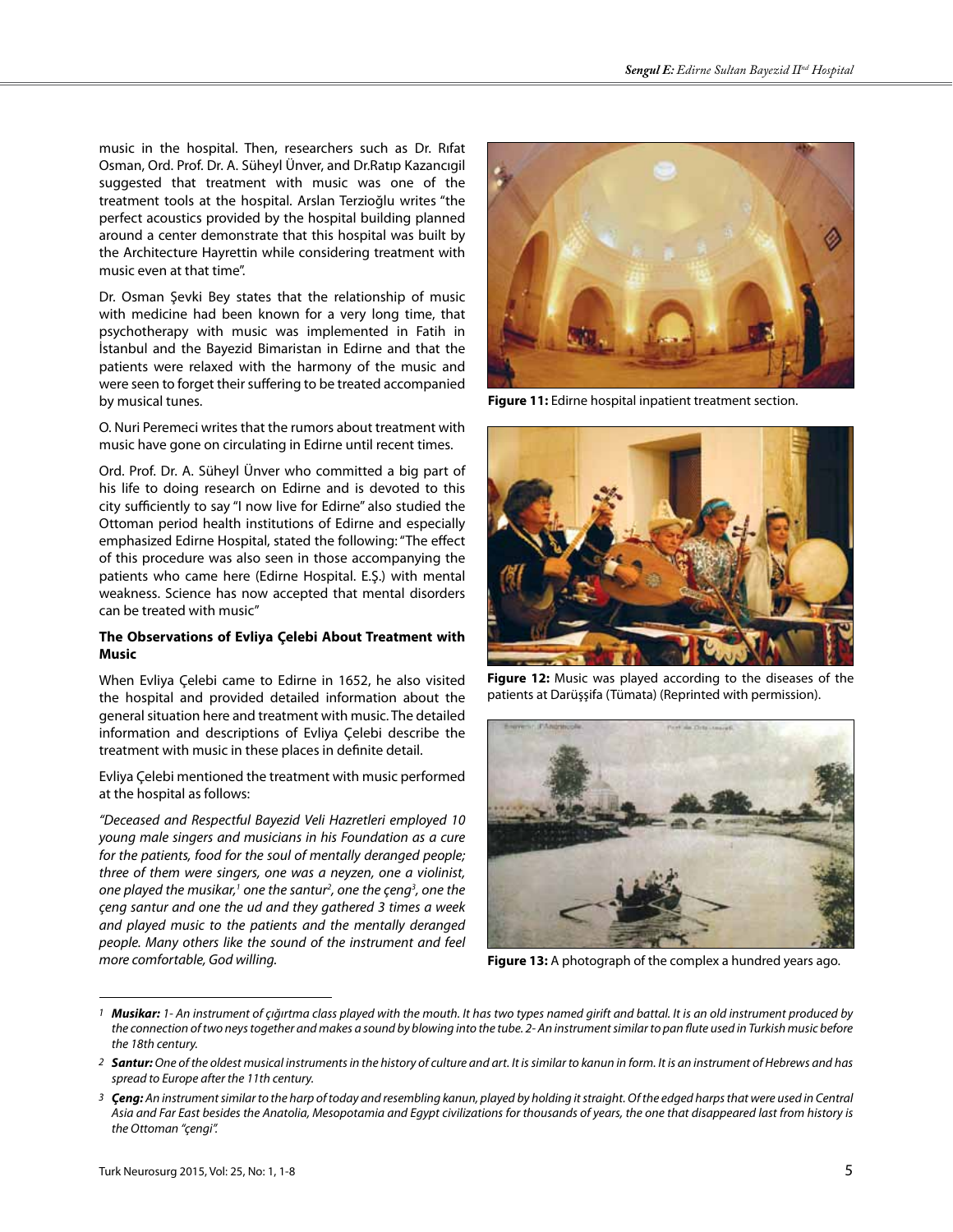*In fact, the neva, rast, dügah, segah, çargah, suzinak tunes in music science is specific to it. However, rast in zengule tune and buselik tune revitalizes the person. There is food for the soul in all music instruments and tunes."*

It is possible to extract the following from those described:

Treatment with music was conducted in the hospital to heal the patients in 1652. There was a group of 10 musicians for this purpose and this group organized music sessions three days a week at the hospital. Three of them sang and the others played. Ney, santur, çenk, violin, mıskal and ud were among the music instruments. Various tunes of Turkish music were played during this activity. The tunes played included neva, rast, dügâh, segâh, çargâh, suzinak, zengule and buselik. Treatment with music was used not only for patients with mental problems but also for other patients.

Evliya Çelebi was a musician himself and received music lessons from Dervish Ömer Gülşeni who was the music master of the period, making makes his opinions on the matter more valuable.

Evliya Çelebi mentions the positive effect of not only the music but also the nice smells at Edirne Hospital on human health. *"They give flowers such as sim and narcissus, gooseneck,* 



**Figure 14:** Re-enactment of treatment with music in the Health Museum.

*müşk-i Rumi, jasmine, rose, gillyflower, cloves, sweet basil, tulip and hyacinth and these heal the patients with their nice smells"*  It is interesting that the effects of nice smells on the human soul was considered in addition to music and implemented in this hospital in 1652.

Şuuri also mentioned which tunes are good for which diseases and also which tune affected which class of people more.

Accordingly;

- Rast tune is effective on the ulama council (community)
- İsfahan tun on ümera (emirs, beys, seids) council



**Figure 15:** Evliya Çelebi came to the hospital in 1652 and wrote in detail what he had seen.



**Figure 16:** The instruments used for treatment with music in the hospital in the16th century. Ud, kabak kemane, rebap, ney, santur and çeng.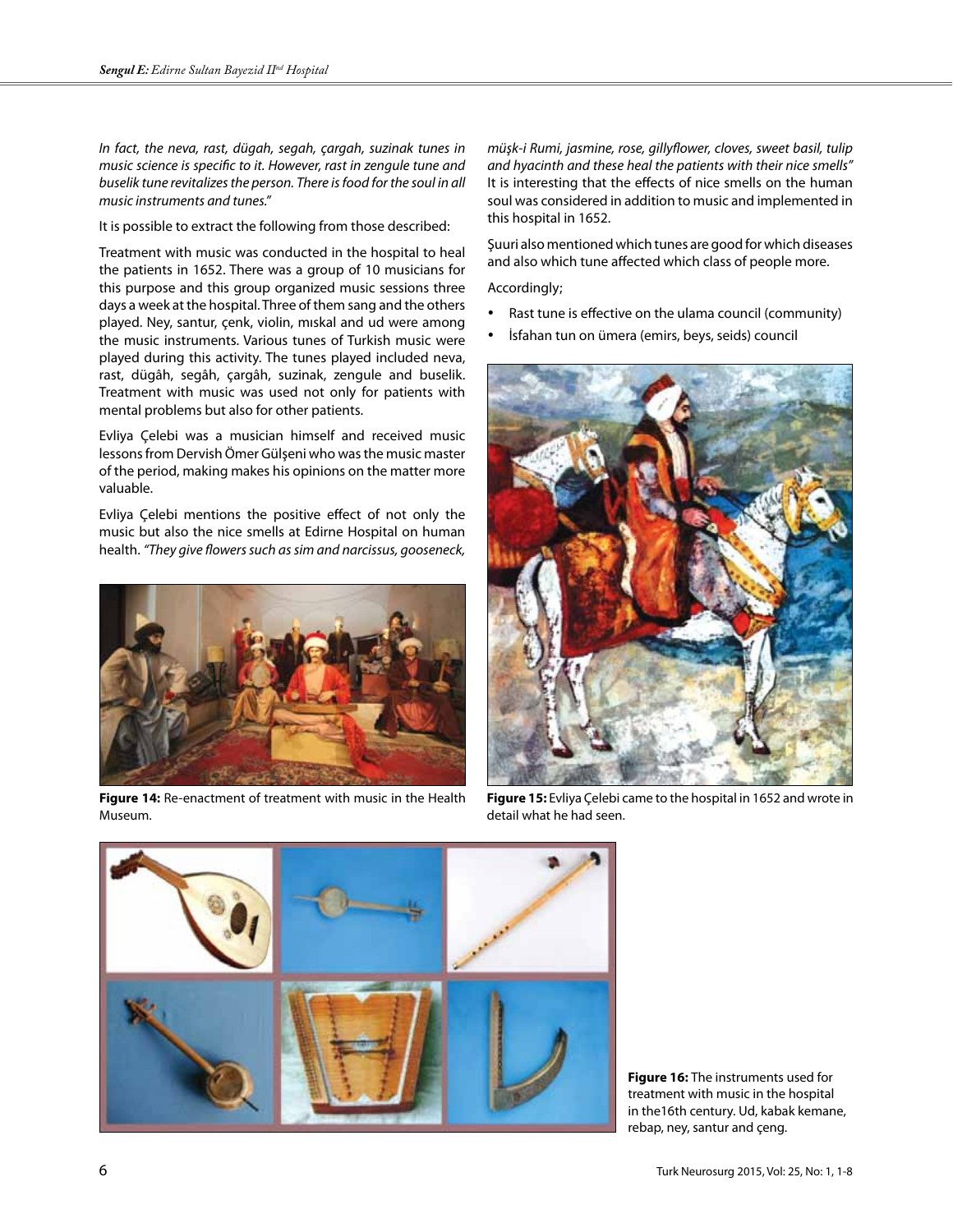

**Figure 17:** Plan 14- Geometric proportions and acoustic plan of the Hospital (Arslan Terzioğlu).



**Figure 18:** A miniature of the book of Sabuncuoğlu Şerefeddin who was a physician at Amasya Hospital for 14 years (Cerrahiyetü'l Haniye).

- • Hicaz tune on the council of dervishes
- Rehavi tune on the sofian council.

Şuuri Hasan Efendi explains which tune is good for which disease in couplets in the same piece as follows:

- Rast Tune: It is the cure for stroke.
- Irak Tune: It is useful for quick tempered people, lightheadedness and palpitations.
- • İsfahan Tune: It opens the mind, increases the intelligence, renews the memories.
- Zirefgent Tune: It is useful for back and joint pains and cramp treatment.
- Rehavi Tune: It is useful for headache and anxiety.
- Büzürk Tune: It is good for febrile illness, clears the mind, keeps fear away.



**Figure 19:** Head physician Gevrekzade Hasan Efendi (Oil painting of the artist Şeref Akdik) İstanbul Medical Faculty Chair of the History of Medicine archive.

- Neva Tune: It is good for the Irk'un nisa (gynecological diseases).
- • Zengule Tune: It is the cure of heart diseases.
- • Hicaz Tune: It is good for urination difficulty and is sexually stimulating.